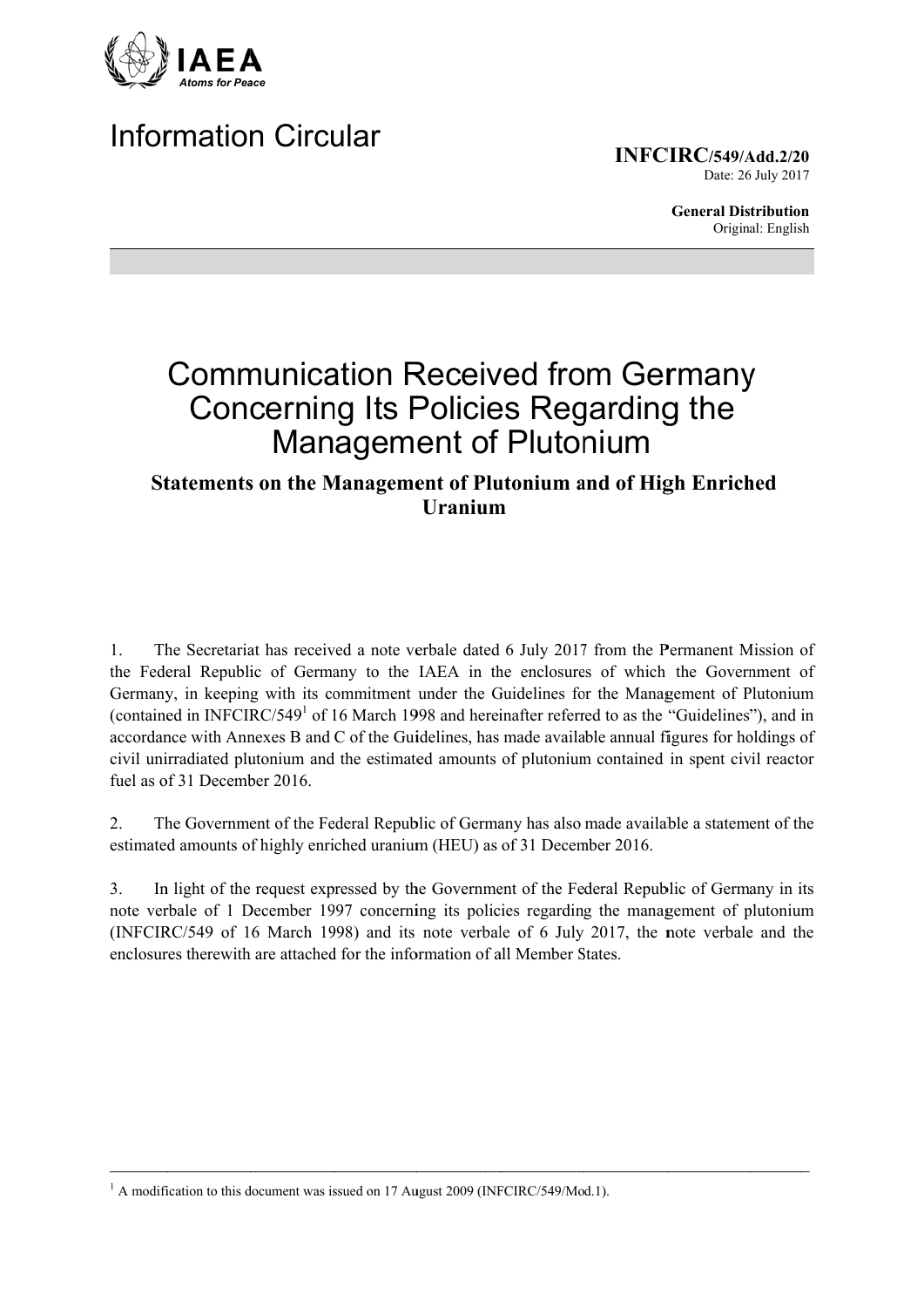Permanent Mission of the Federal Republic of Germany to the Office of the United Nations and to other International Organizations, Vienna

Ref. No.: Wi-1-467.54 Note No.: 37/2017

## Verbal Note

The Permanent Mission of the Federal Republic of Germany to the Office of the United Nations and to other International Organizations in Vienna presents its compliments to the International Atomic Energy Agency and has the honour to submit enclosed the following documents in accordance with the Guidelines for the Management of Plutonium:

- annual figures for holdings of civil unirradiated plutonium in Germany, in the  $\bar{a}$ format set out in Annex B of the said Guidelines,
- estimated amounts of plutonium contained in spent civil reactor fuel in Germany, in the format set out in Annex C of the said Guidelines.
- estimated amounts of highly enriched uranium in Germany, in the format set out in Annex D of the said Guidelines

as of 31 December 2016.

The Permanent Mission of the Federal Republic of Germany to the Office of the United Nations and to other International Organizations in Vienna avails itself of this opportunity to renew to the International Atomic Energy Agency the assurances of its highest consideration.

Vienna, 06 July 2017



To the **International Atomic Energy Agency VIC** Wagramer Straße 5 1400 Vienna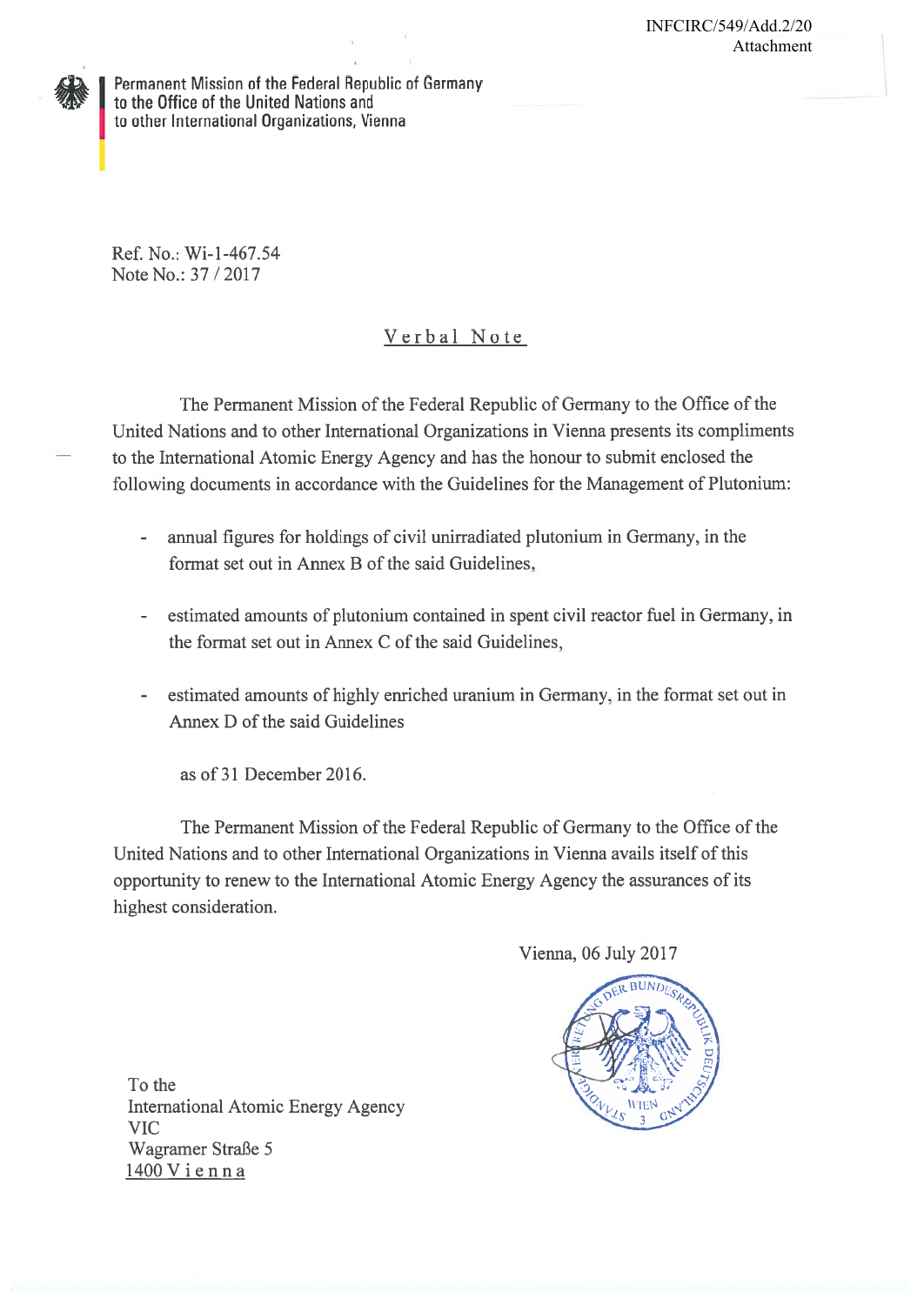### **ANNEX B**

#### Germany

à.

 $\overline{\phantom{a}}$ 

#### ANNUAL FIGURES FOR HOLDINGS OF CIVIL UNIRRADIATED PLUTONIUM

| Totals (in metric tons) |                                                                                                                                                                                                                            | as of 31 Dec 2016<br>(Previous year's<br>figures in brackets) |        |
|-------------------------|----------------------------------------------------------------------------------------------------------------------------------------------------------------------------------------------------------------------------|---------------------------------------------------------------|--------|
| 1.                      | Unirradiated separated plutonium in<br>product stores at reprocessing plants.                                                                                                                                              | 0,0                                                           | (0,0)  |
| 2.                      | Unirradiated separated plutonium in the<br>course of manufacture or fabrication and<br>plutonium contained in unirradiated semi-<br>fabricated or unfinished products at fuel or<br>other fabricating plants or elsewhere. | 0,0                                                           | (0.0)  |
| 3.                      | Plutonium contained in unirradiated MOX<br>fuel or other fabricated products at reactor<br>sites or elsewhere.                                                                                                             | 0,5                                                           | (1, 8) |
| 4.                      | Unirradiated separated plutonium held<br>elsewhere.                                                                                                                                                                        | 0,0                                                           | (0,0)  |
| Note:                   | (i) Plutonium included in lines 1-4 above<br>belonging to foreign bodies.                                                                                                                                                  | *                                                             |        |
|                         | (ii) Plutonium in any of the forms in lines 1-4<br>above held in locations in other countries and<br>therefore not included above.                                                                                         | *                                                             |        |
|                         | (iii) Plutonium included in lines 1-4 above<br>which is in international shipment prior to its<br>arrival in the recipient State.                                                                                          | 0,0                                                           | (0,0)  |

\* According to the EURATOM Treaty, all nuclear material is property of the EU and subject to safeguards accountancy by EURATOM and the IAEA. Therefore, data on "German" material outside Germany or on "foreign" material in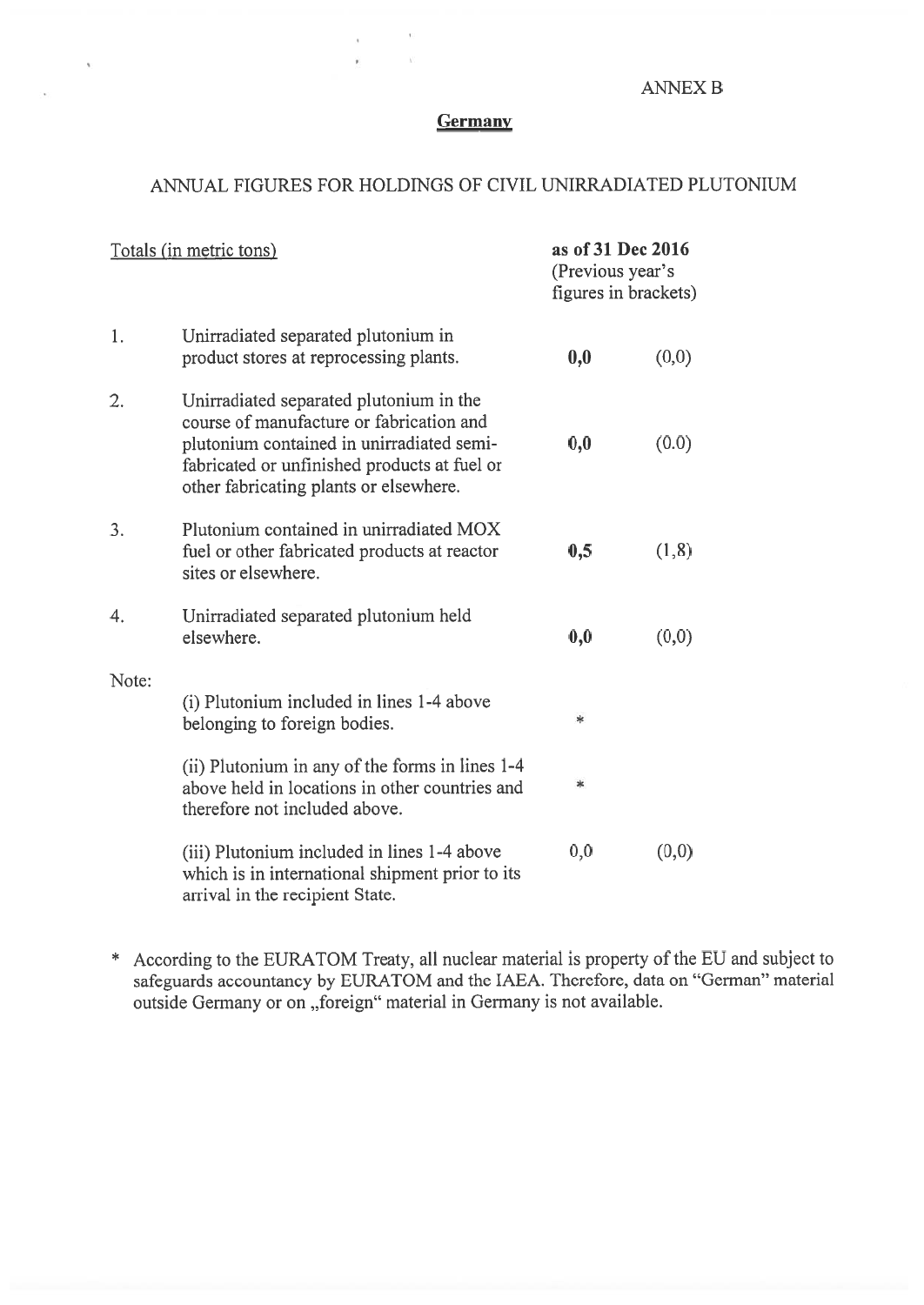#### **ANNEX C**

### Germany

## ESTIMATED AMOUNTS OF PLUTONIUM CONTAINED IN SPENT CIVIL REACTOR FUEL

| Totals (in metric tons) |                                                                                                                                                             |                                                                                            | as of 31 Dec 2016<br>(Previous year's<br>figures in brackets) |         |  |  |
|-------------------------|-------------------------------------------------------------------------------------------------------------------------------------------------------------|--------------------------------------------------------------------------------------------|---------------------------------------------------------------|---------|--|--|
| 1                       | civil reactor sites.                                                                                                                                        | Plutonium contained in spent fuel at                                                       | 112,7                                                         | (110,3) |  |  |
| $\overline{2}$          | reprocessing plants.                                                                                                                                        | Plutonium contained in spent fuel at                                                       | 0,0                                                           | 0,0     |  |  |
| 3                       | Plutonium contained in spent fuel<br>held elsewhere.                                                                                                        |                                                                                            | 6,0                                                           | (6,0)   |  |  |
| Note:<br>$\mathbf{i}$   | The treatment of material sent for direct disposal will need further<br>consideration when specific plants for direct disposal have taken<br>concrete form. |                                                                                            |                                                               |         |  |  |
| $\mathbf{ii}$           | Definitions:<br>$-Line 1:$                                                                                                                                  | covers estimated amounts of plutonium contained in<br>fuel discharged from civil reactors; |                                                               |         |  |  |
|                         | $-Line 2$ :                                                                                                                                                 | covers estimated amounts of plutonium contained in                                         |                                                               |         |  |  |

fuel received at reprocessing plants but not yet reprocessed.

According to the EURATOM Treaty, all nuclear material is property of the EU and subject to safeguards accountancy by EURATOM and the IAEA. Therefore, data on "German" material outside Germany or on "foreign" material in Germany is not available.

 $\ddot{\phantom{a}}$